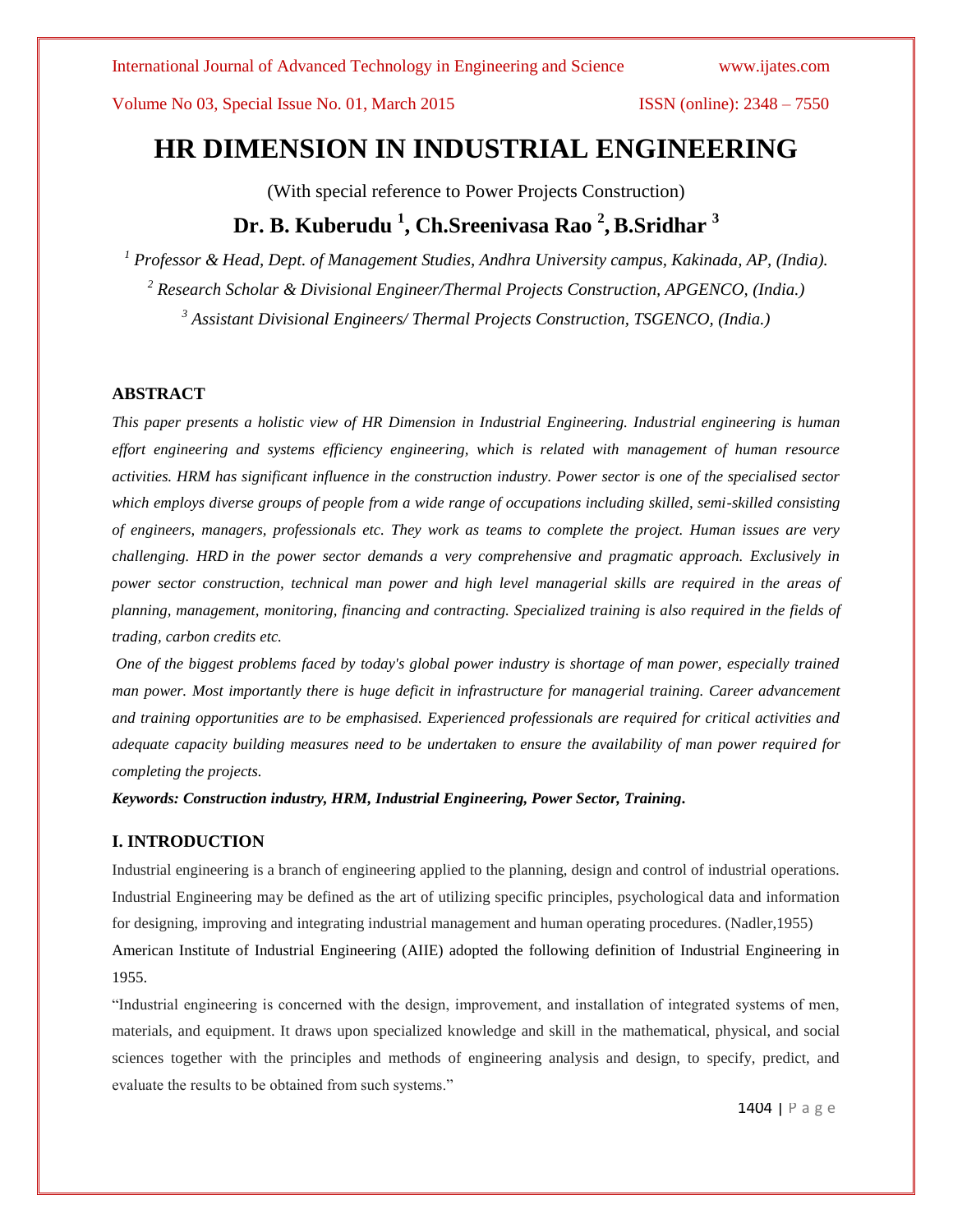The human factor in the Industrial Engineering was highlighted by Lehrer. Lehrer stressed on the unique characteristics of Industrial Engineering center about the consideration of the human factor as it is related to the technical aspects of a situation, and the integration of all factors that influence the overall situation.

"Industrial Engineering is Human Effort Engineering and System Efficiency Engineering. It is an engineering-based management staff-service discipline that deals with the design of human effort and system efficiency in all occupations: agricultural, manufacturing and service. The objectives of Industrial Engineering are optimization of productivity of work-systems and occupational comfort, health, safety and income of persons involved."(Narayana Rao, 2011)

The above definition of Industrial Engineering focuses on the two key aspects viz., human effort which is related with the human factor and the systems efficiency which deals with the design and productivity factors. The former is concerned with the management of human resource activities which includes personnel policies, staffing, organizing, controlling etc.,; and the latter deals with the technical aspects of the product /process or the services.

In the present day scenario of rapid industrial globalization, the organizations, in order to maintain the competitive position in the market and also to meet the demands of the client, are exploring and adopting state of art technologies related with the product & process and also the human resources management (HRM) techniques.

### **II. ROLE OF HRM IN INDUSTRIAL ENGINEERING**

The industrial engineers have a vital role to play in design aspects of the efficient product/process. In addition they also have to take a major leading role in the human resources management as they are the part of the project management teams which they have to lead. The relation between the various employees as a part of the systems engineering has a significant role to play in the success of any project.

The basic objective of human resource management is to contribute to the realization of the organizational goals. HRM is concerned with the personnel policies and managerial practices and systems that influence the workplace. In broader terms all decisions that affect the workforce of the organization concern the HRM function.

Importance of personnel management is in reality the importance of labor functions of personnel department which are indispensable to the management activity itself. People are individuals who bring their own perspectives, values and attributes to organizational life, and, when managed effectively, these human traits can bring considerable benefits to organizations. (Mullins 1999)

# **III. HR IN CONSTRUCTION INDUSTRY**

The construction industry accounts for a sizeable proportion of worldwide economic activity. Construction activity is extremely diverse in nature ranging from a simple construction to highly complex infrastructure projects. Construction is a project-based industry which brings together various combinations of clients, designers, constructors and suppliers for relatively short periods of time i.e., till completion of that particular project.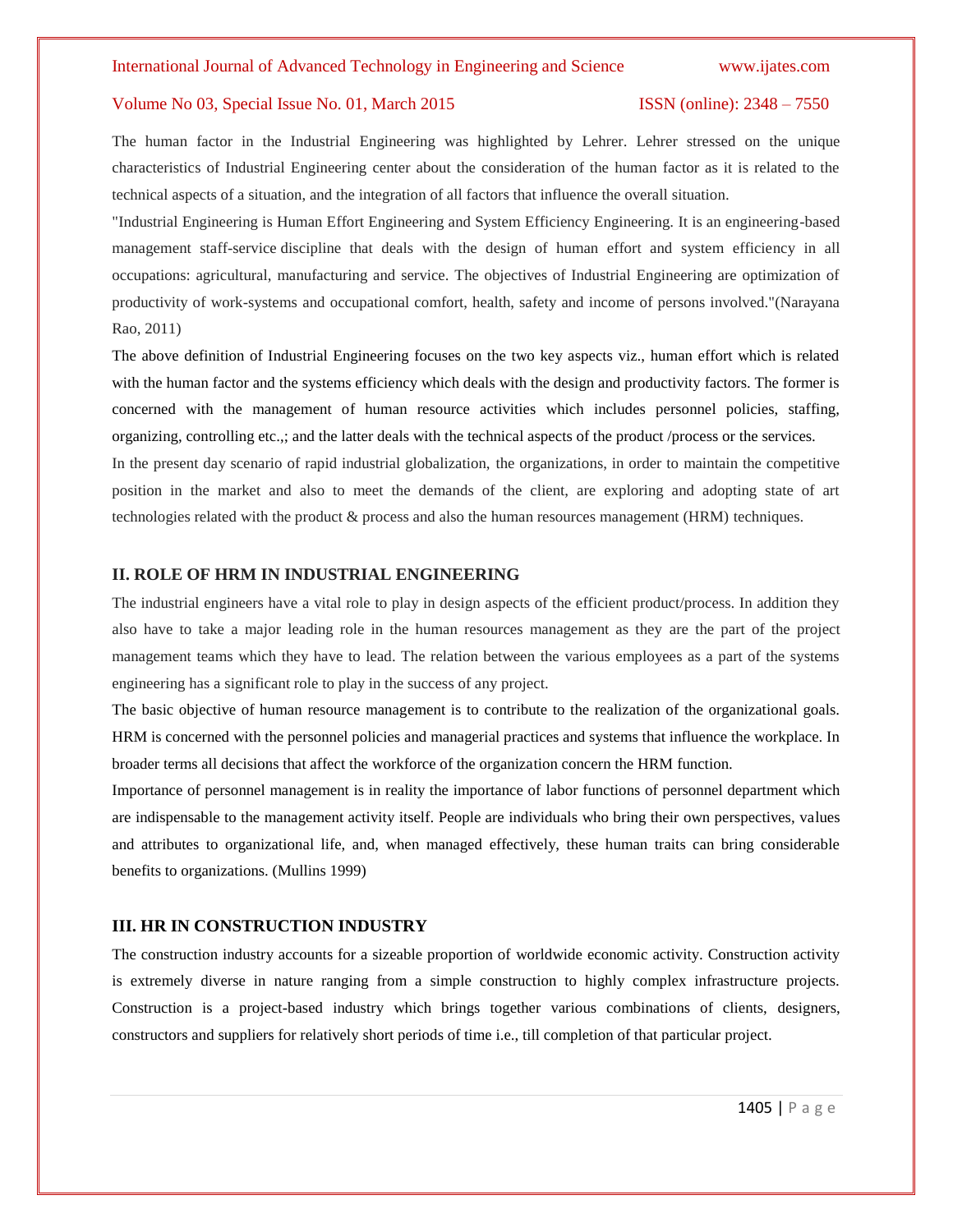### International Journal of Advanced Technology in Engineering and Science www.ijates.com

# Volume No 03, Special Issue No. 01, March 2015 ISSN (online): 2348 – 7550

Human resource management has a significant influence in the construction industry. Despite of sophistications in the construction technologies and management techniques, construction remains one of the most people-reliant industrial sectors. The construction industry employs extremely diverse group of people from a wide range of occupations including un-skilled, semi-skilled, skilled consisting of engineers, managers and professionals. These diversified groups in concert form a labour foce, as a team work, operate to complete the objectives of the said particular project. These features make construction activity one of the most challenging environments in the field of managing people effectively. Therefore, project managers still need to pay more attention to people management. Human resources still account for the majority of costs in most construction projects (Loosemore, M., Dainty, A. and Lingard, H. (2003).

Construction projects form autonomous business units with their own multifunctional teams and objectives, and this inevitably means that line managers must take on responsibility for aspects of the HRM function. Mullins (1999) points out that line managers are typically trained as specialists in their own discipline but do not receive the peoplemanagement skills needed to manage their function effectively. He argues that production-oriented management skills are seldom enough to meet the psychological needs which define an effective employment relationship.

In the construction industry, a company needs project managers to make HRM decisions at the project level (Loosemore, M., Dainty, A. and Lingard, H. (2003)). Therefore, project managers need to depend on the natural characteristics of projects to establish a specific strategy that is suitable for the needs of employees at the project level. Since project success is nearly always measured in monetary terms, people-related issues become a second priority to the core procurement challenges of meeting time, cost and quality targets. (Loosemore, M., Dainty, A. and Lingard, H. (2003)).

In the recent times, Govt. of India has stepped up into the execution of infrastructure construction projects like Metro Rail, River interlinking project, sea ports projects, Highway Project (Golden quadrilateral, North-south & East-West corridors etc.,) and construction of power projects through the state power utilities.

The construction industry everywhere faces problems and challenges. However, in developing countries like India, these difficulties and challenges are present alongside a general situation of socio-economic stress, chronic resource shortages, institutional weaknesses and a general inability to deal with the key issues. There is also evidence that the problems have become greater in extent and severity in recent years. (Arghadeep Laskar and C. V. R. Murty 2004)

### **IV. HR IN POWER SECTOR**

Amongst the construction industries the projects related to Oil & Natural gas sector and power sector may have to be considered the most critical and highly sophisticated. The power sector in India has witnessed a few success stories in the past years. Overall generation in the Country during 2013 – 14 was 967.15 BU (Billion Units) as against 912.057 BU during  $2012 - 13$ . The annual growth in the power sector was 6.04% during  $2013 - 14$ .

The per capita energy consumption is also one of the main indices for measuring the development of the economic growth of any country. The per capita consumption of electricity in the country has increased from 15.6 units in 1950 to about 766 units during the year 2009-10. The National Electricity Policy of the Government of India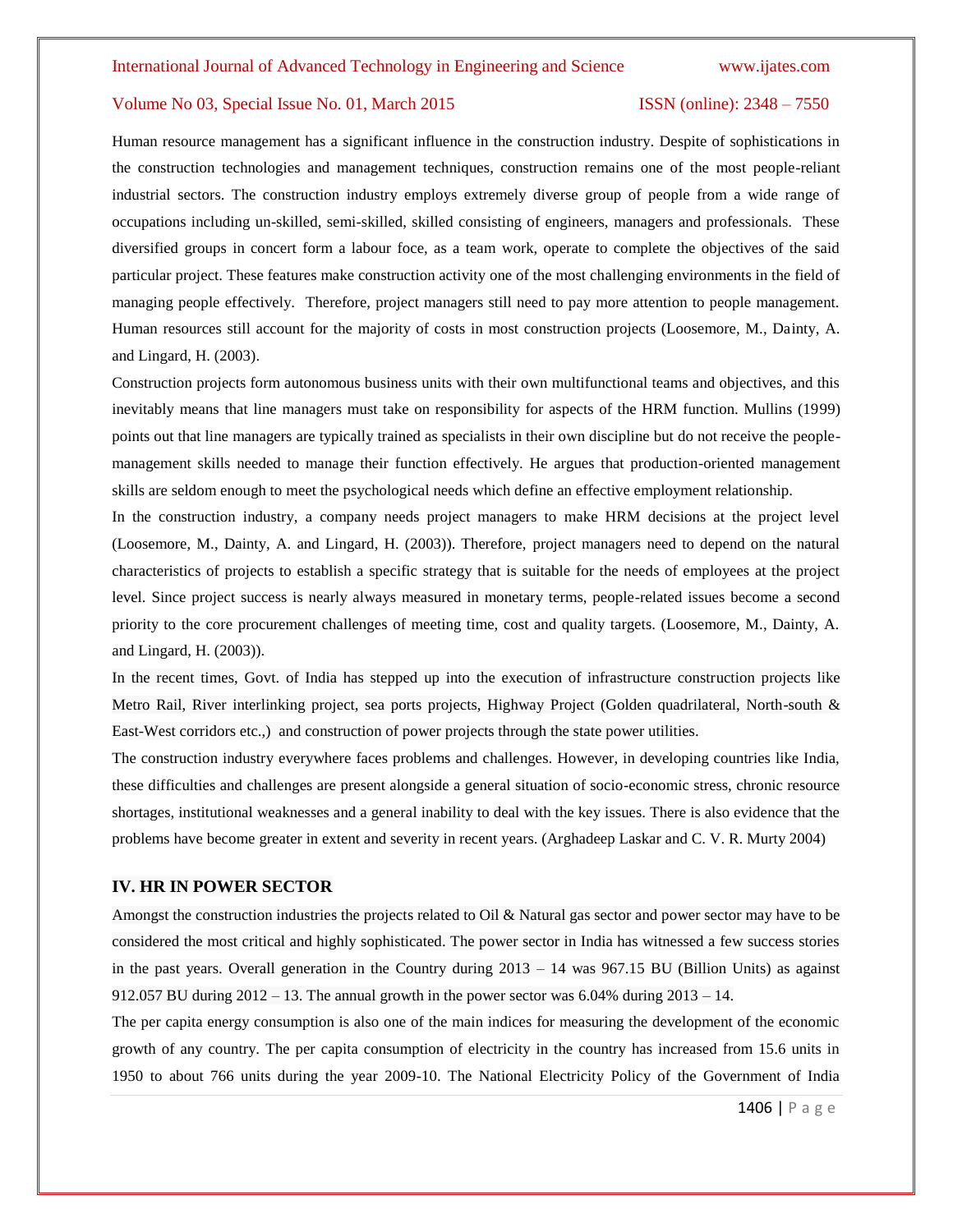# International Journal of Advanced Technology in Engineering and Science www.ijates.com

# Volume No 03, Special Issue No. 01, March 2015 ISSN (online): 2348 – 7550

stipulates that this is to be increased to over 1000 units per annum in 2012. The per capita energy consumption over the past years is represented graphically below.



**Fig.1 per capita electricity consumption (kWh)**

The trend of increasing power consumption is clearly evident from the above graph. But the capacity addition required for meeting the increasing demand is not being met. There is always been a gap between the demand and supply. Government of India has made an action plan to provide power to all and has taken many initiatives in this direction. In order to bridge the existing gap between demand and supply and to meet the future requirements, there is a need of enhancing the installed capacity to about 275 GW by 2017.

Man/MW ration during the various plans, based on the projections of capacity addition and corresponding requirement of manpower during various plans in are as projected below:

| End of the<br>Plan Period | Thermal | Hydro | Nuclear | Transmission<br>& Distribution | Overall |
|---------------------------|---------|-------|---------|--------------------------------|---------|
| 9th                       | 1.78    | 2.2   | 3.97    | 7.5                            | 9.42    |
| 10 <sub>th</sub>          | 1.44    | 1.95  | 2.96    | 5.41                           | 7.00    |
| 11 <sup>th</sup>          | 1.08    | 1.74  | 2.27    | 4.37                           | 5.63    |
| 12th                      | 0.85    | 1.56  | 1.87    | 3.73                           | 4.74    |
| 13th                      | 0.72    | 1.43  | 1.59    | 3.34                           | 4.23    |

| m<br>Ш |  |
|--------|--|
|--------|--|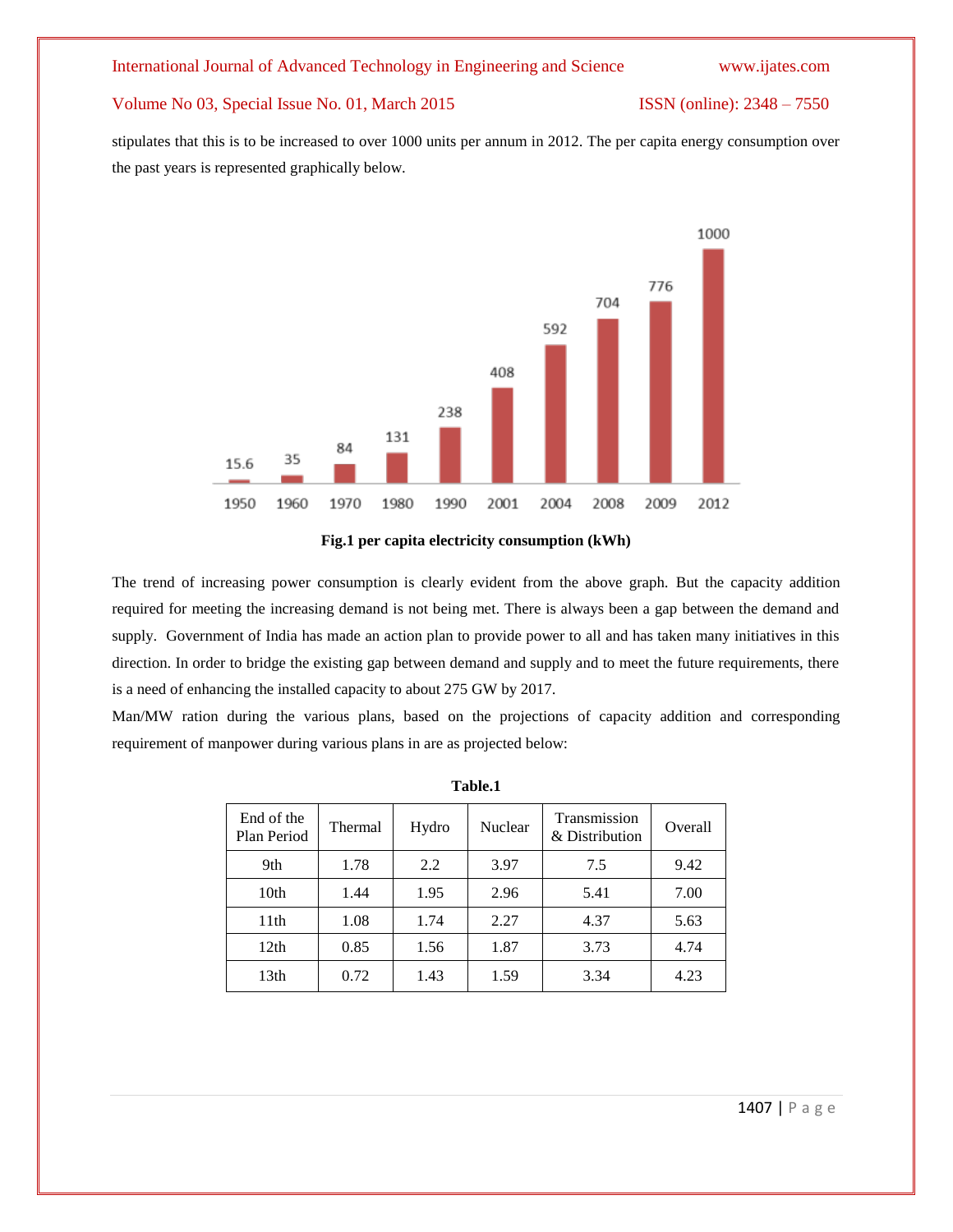

The Challenges in HR are many folds and most demanding in power sector. Technically trained manpower comprising of skilled engineers, supervisors, artisans, and managers etc. is required in every sphere of the power sector. All the skills are to be regularly updated to cope up with the rapidly advancing technologies. Growing concern over environmental degradation and depletion of the conventional energy sources has made the task of electricity generation even more challenging and therefore quality standard of the manpower is becoming increasingly essential.

In India for establishing and operating a Thermal Power Plant needs to cross about 65 Steps rather approvals or clearances from various government and other statutory organizations. These include right from the inception of the project by appointing a consultant for preparation of Detailed Project Report to the land acquisition formalities, environmental clearances, water allocation from the nearest water resource, long term coal linkages from coal India and finally the agreements for the power purchasing with various consumers. The involvement of the top management of the organization in appointing the consultant rather getting the work done through the already engaged staff plays a vital role in completion of the project.

The above said works like getting the environmental clearances which involves preparation of environmental assessment reports etc. needs expertise in that particular field. As any organization cannot engage all the expertise required for a short period, it is always worthwhile to engage the services of the required experts for the short period for carrying out the task.

Human Resource Development and capacity building, in the present power scenario, demands a very comprehensive and pragmatic approach to attract, utilize, develop and conserve valuable human resources. Training, re-training and career prospects are some of the important elements of human resources development.

The major hindrances faced by any power sector during construction of the project are: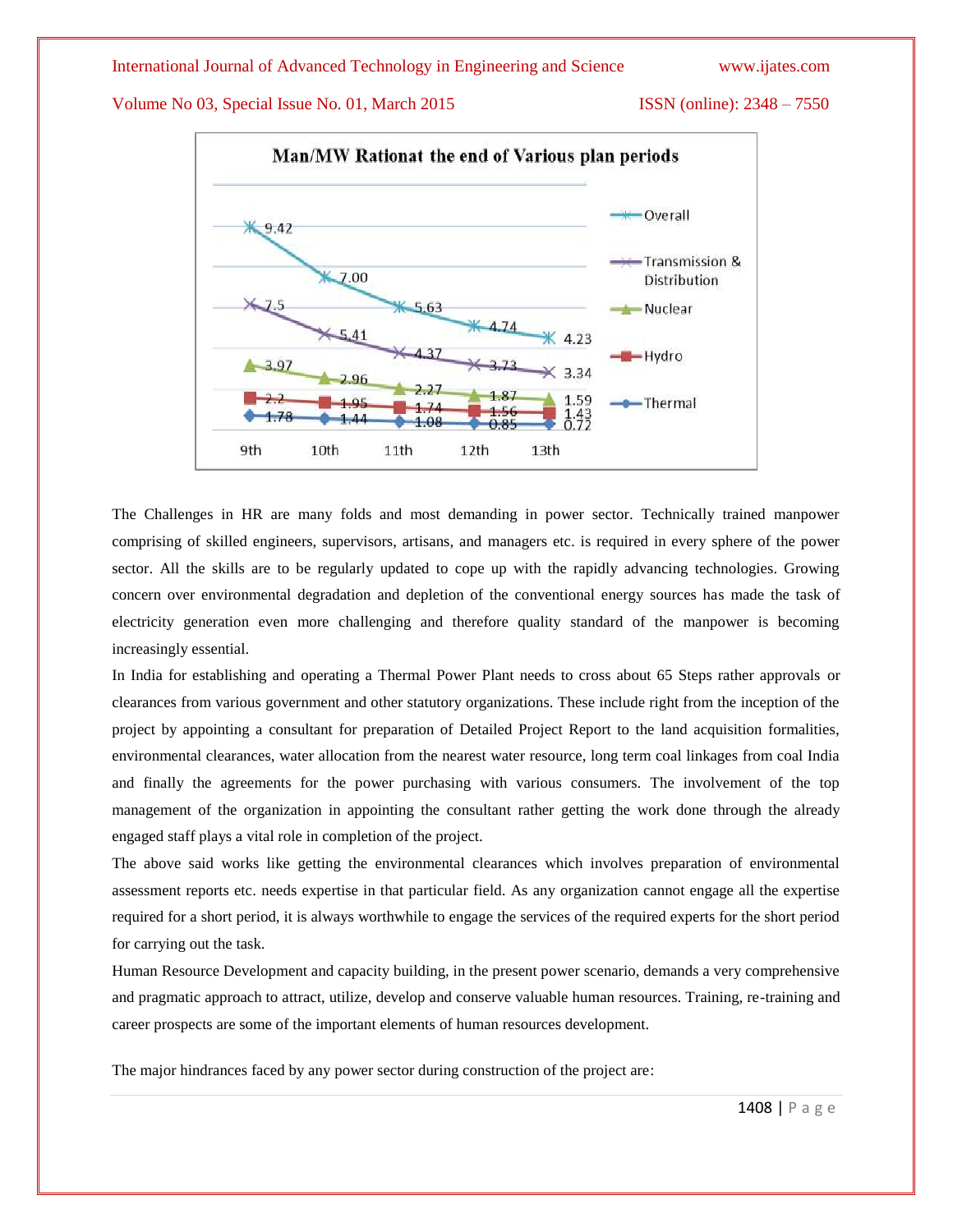# International Journal of Advanced Technology in Engineering and Science www.ijates.com

# Volume No 03, Special Issue No. 01, March 2015 ISSN (online): 2348 – 7550

- 1. Poor co-ordination between the contactors since there will be numerous packages to be handled.
- 2. Due to this poor coordination many re-workings will result which not only enhances the overall project costs but also the targeted commissioning schedules are also not adhered to ultimately running to cost and time overruns.
- 3. Because the owner will not have the flexibility of enhancing the labour force at his requirement at the required areas.
- 4. Availability of the required manpower.
- 5. Engaging the required labor force and retaining them till the works are completed.
- 6. Ensuring the technical standards of the processes.
- 7. Follow-up of materials and sequential dispatch of the materials to site.

# **4.1. HRM adopted in erstwhile unified APGENCO**

# **4.1.1. Confront-1**

For establishing a thermal power Unit usually apart from boiler, turbine, generators (BTG) equipment which constitute major portion, 18 to 20 more packages, apart from the civil works, are required for successful operation of the Unit. Hence the tendering process was to be done for all these packages. Thus massive manpower required for this task and further execution. There was a deficit of the engineering staff in the erstwhile united APGENCO.

Therefore the then Unified APGENCO management, when decided to take up the execution of the 500 MW Unit at Vijayawada, has decided to go ahead with two EPC contracts, one for the BTG equipment and another clubbing all the other packages including civil works into a single EPC package.

The two major advantages of this method of execution were, one as there are only two contractors viz BTG and BOP the contract co-ordination from the owner's side is simple and second the total number of total staff required from the owner's side will be reduced considerably.

# **4.1.2. Confront-2**

As discussed earlier, construction of a power plant involves wide variety of labour including welders, fitters, tuners, masons, bar-benders, electricians, helpers etc., During 2005 till mid 2008, India has experienced a rapid growth in the industrial sector especially in the field of power. Due to this there was a huge scarcity of labour forces at all levels starting with skilled, semi killed and un-skilled. Retaining the labour during this period was a really a challenging and burdensome task.

But in order to commissioning the Unit in time, the management of then Unified APGENCO has taken a decision of paying incentives and further absorbing certain labours into the organization. This had worked in a tremendous way in retaining the labour.

Not only the above, during the said period between 2005 and 2008 many of the experienced persons from various organizations like BHEL, NTPS have left the organizations in search of new endeavors. The management of the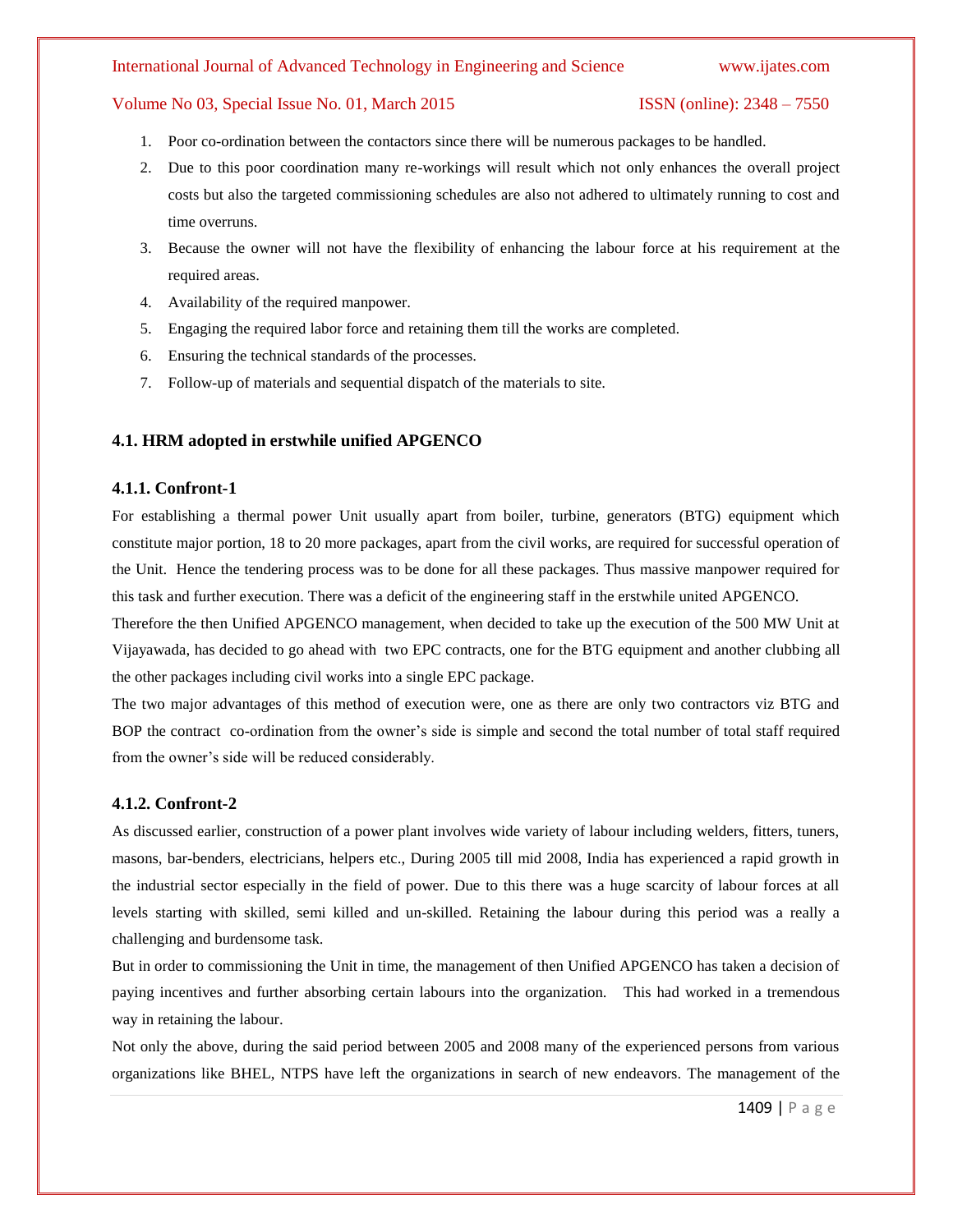then Unified APGENCO has engaged the services of such experienced staff in order to ensure the quality of construction.

# **4.1.3. Confront-3**

Because of rapid industrialization environment existing the country during 2005 to 2008, all the major suppliers of the equipment were immensely flooded with orders. Obtaining the material from their works to the site was also challenging. Because they were diverting the materials depending on their own prioritization.

Hence, a team of engineers were camped at the sub-vendors works for follow up of the materials and also to ensure that the materials required are dispatched sequentially to our project site only without undergoing any diversions.

### **4.1.4. Confront-4**

The training for the engineering workforce and other labours were also provided in the APGENCO's training institute at Vijayawada for handling the situations and also on the safety aspect to be followed during the construction activities.

### **V. NEED FOR HR TRAINING IN POWER SECTOR**

The engineers or line managers will be managing the things on site with the management skills they possess inherently depending on the situation. But the same may not be the situation with the others who do not possess these skills. Thus a proper training in the relevant area either technical or HR is essentially required for meeting the day to day challenges.

Exclusively in power sector construction in addition to the technical manpower, highly skilled managers will be required in areas such as planning and management, monitoring, financing, contracting the project and also executing the project as per the standard practices. Specialized knowledge is also required in analyzing filed of power trading, carbon credits, smart grids etc. . All these can be made possible with specialized training.

Lack of training infrastructure is also one of the key roles in ensuring adequate manpower for the sectors. Further infrastructure for Refresher Training required for updating skills and knowledge is not given importance which is a key reason for inadequate availability of manpower with right skills and competencies. Most importantly, there is huge deficit in infrastructure for managerial training. Organizations need to understand how their employees develop, both through formal education and training and through the process of job transition that drives their careers. Career advancement and training opportunities were to be highly emphasized.

Experienced professionals are required for critical activities and it is difficult to augment the number of such professionals in a short period of time. Hence adequate capacity building measures need to be undertaken to ensure the ready availability of manpower required for achieving the targets.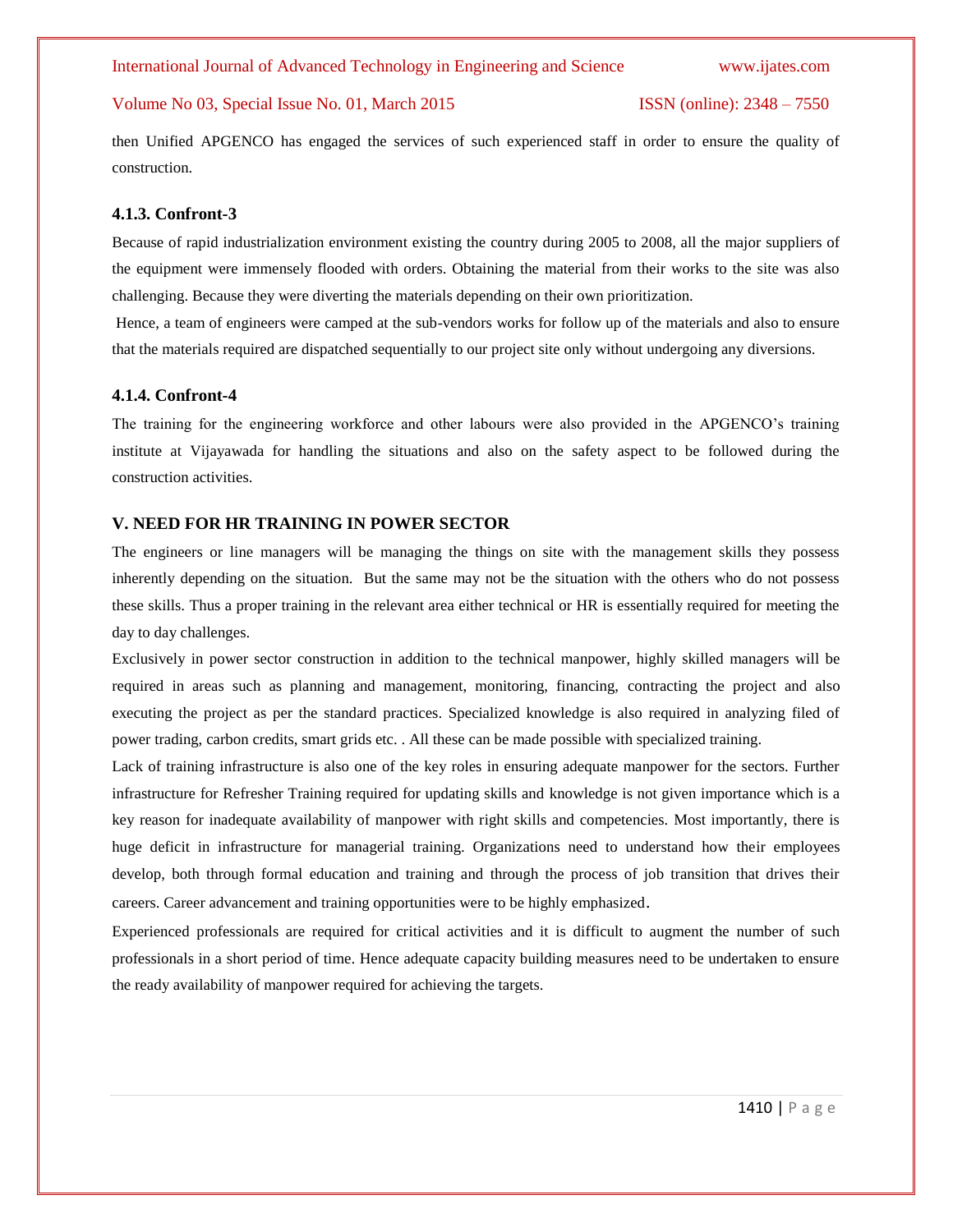# **VI. HUMAN RESOURCES DEVELOPMENT IN POWER SECTOR (12TH PLAN)**

As per the Report of working group on power for  $12<sup>th</sup>$  plan, sufficient number of Engineers, Managers and Diploma holders are available. However, in respect of lower level skills like that of ITI, there are certain gaps.

Keeping in view of the above situation, the planning Commission for achieving the targeted capacity addition of 1,23,900 MW (including renewable) in the  $13<sup>th</sup>$  plan, projected the additional manpower requirement as 547.78 thousands out of which 419.04 thousands will be technical and 128.74 thousands will be non-technical. The  $13<sup>th</sup>$ plan has focused mainly on the training and training infrastructure requirement for the manpower required in the power sector. Allocation of Rs 2473.41 Crores has been made towards the annual recurring cost towards training fees.

The some of the achievements made in imparting the training schemes during the  $11<sup>th</sup>$  plan are:

- 1. Advanced Certificate in Power Distribution Management (ACPDM) Course was developed by IGNOU in association with NPTI and delivered by IGNOU in distance mode through multiple regional centres spread across the country. The course is meant for Graduate Engineers/Diploma holders, or Science/Commerce/Art Graduates or Equivalent with two years experience in Power Utilities or the Electricity Sector.
- 2. National Power Training Institute (NPTI), under the Ministry of Power, Govt. of India is a National Apex body for Training and Human Resources Development in Power Sector imparting training to Power Professionals in regular Programs. Training is also being imparted through Simulator.
- 3. The Power Management Institute (PMI), NTPC's apex training and development centre has been imparting training in the fields of management development, construction and O&M of power plants and information technology.

Recommendations of Planning Commission:

- 1. It is proposed that all Central Sector Utilities, all state Sector Utilities and all IPPs should create sufficient Training Infrastructure for providing O&M training as per the norms stipulated in notification of September 2010 issued by CEA.
- 2. Additional training Infrastructure should also be created by Organizations like NPTI & Training Institutes of other Utilities and they should also augment their existing Training Institutes for meeting the increased training requirements of the Power Sector.
- 3. All existing nine Institutes of NPTI should be augmented for which estimated cost for augmentation per Institute is Rs. 50.00 crore and for nine institutes it works out to Rs. 450 crore, for which necessary Plan funding may be provided by Ministry of Power.

# **VII. CONCLUSION**

One of the biggest problems faced today by the global power industry is shortage of manpower. The problem is more acute for Indian industry, especially the PSU's of India, because of constraints in paying competitive remunerations to its employees and their HR factors, which lead to attrition.